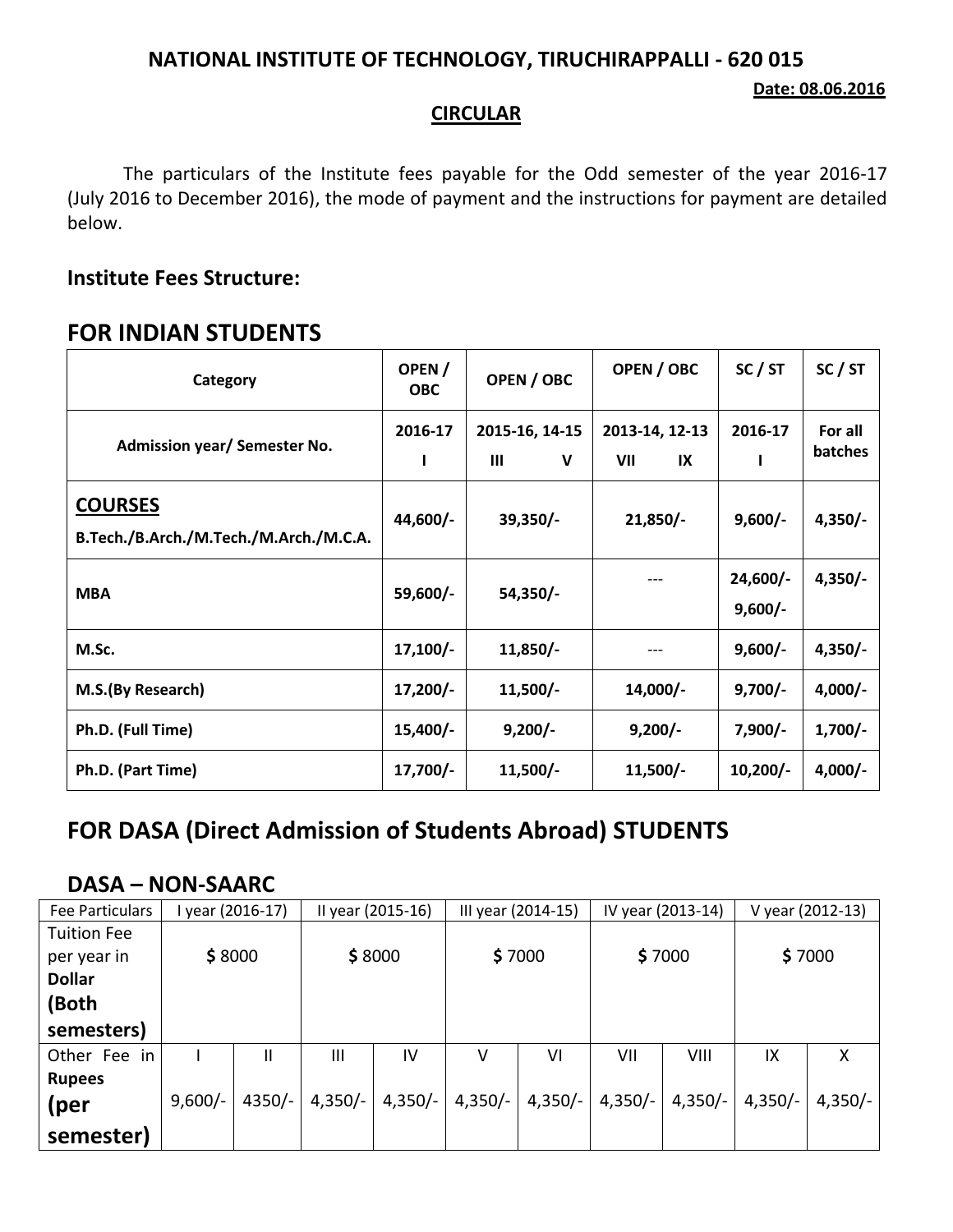# **DASA – SAARC**

| Fee Particulars    | year (2016-17) |          | II year (2015-16) |           | III year (2014-15) |           | IV year (2013-14) |           | V year (2012-13) |           |
|--------------------|----------------|----------|-------------------|-----------|--------------------|-----------|-------------------|-----------|------------------|-----------|
| <b>Tuition Fee</b> |                |          |                   |           |                    |           |                   |           |                  |           |
| per year in        | \$4000         |          | \$4000            |           | \$3500             |           | \$3500            |           | \$3500           |           |
| <b>Dollar</b>      |                |          |                   |           |                    |           |                   |           |                  |           |
| (Both              |                |          |                   |           |                    |           |                   |           |                  |           |
| semesters)         |                |          |                   |           |                    |           |                   |           |                  |           |
| in<br>Other Fee    |                | Ш        | Ш                 | IV        | v                  | VI        | VII               | VIII      | IX               | X         |
| <b>Rupees</b>      |                |          |                   |           |                    |           |                   |           |                  |           |
| (per               | $9,600/-$      | $4350/-$ | $4,350/-$         | $4,350/-$ | $4,350/-$          | $4,350/-$ | $4,350/-$         | $4,350/-$ | $4,350/-$        | $4,350/-$ |
| semester)          |                |          |                   |           |                    |           |                   |           |                  |           |

# **Mode of payment**

### **For Indian Students**

- 1. Payment through SBI Collect (State Bank of India) only.
- 2. Payment through SBI Collect can be made by operating the following link " <https://www.onlinesbi.com/prelogin/icollecthome.htm?corpID=88587> "
- 3. Cash / Demand Draft / Cheque / Pay Orders, etc are **NOT ACCEPTED**. However, in case of payment of fees on availing education loans, the fees could be remitted through NEFT in the following Institute account:

| Account No.         | : 35821815354              |
|---------------------|----------------------------|
| Name of the account | : Fee Account, NIT, Trichy |
| IFSC Code           | : SBIN0001617              |
| <b>Branch</b>       | : NIT, Trichy              |

 In case of payments through NEFT the proof of payment with UTR No. and students particulars should be produced to the Institute fees section.

### **For DASA Students**

### **a. Tuition Fees:**

- 1. Tuition fees can be paid in INR or USD. Payments in INR can be made through SBI collect only by operating the link "<https://www.onlinesbi.com/prelogin/icollecthome.htm?corpID=88587> ". Payment in INR should be made at the conversion rate in force on the date of transaction.
- 2. Payment in USD can be made through SWIFT mode only, for which the details are furnished below:

| Account No.                 | : 10891414445                                                   |
|-----------------------------|-----------------------------------------------------------------|
| Name of the account         | : The DIRECTOR, NIT TRICHY                                      |
| <b>SWIFT Code</b>           | : SBININBB190                                                   |
| Branch name & Address       | : State Bank of India                                           |
|                             | Kailasapuram Post, Post Bag no.3, B-Sector,                     |
|                             | Trichy, Tamil Nadu - 620 014                                    |
| Charges                     | : OURS                                                          |
| <b>Remitter Information</b> | : (Field 72) – Student Roll No. and Name (compulsory mentioned) |
|                             |                                                                 |